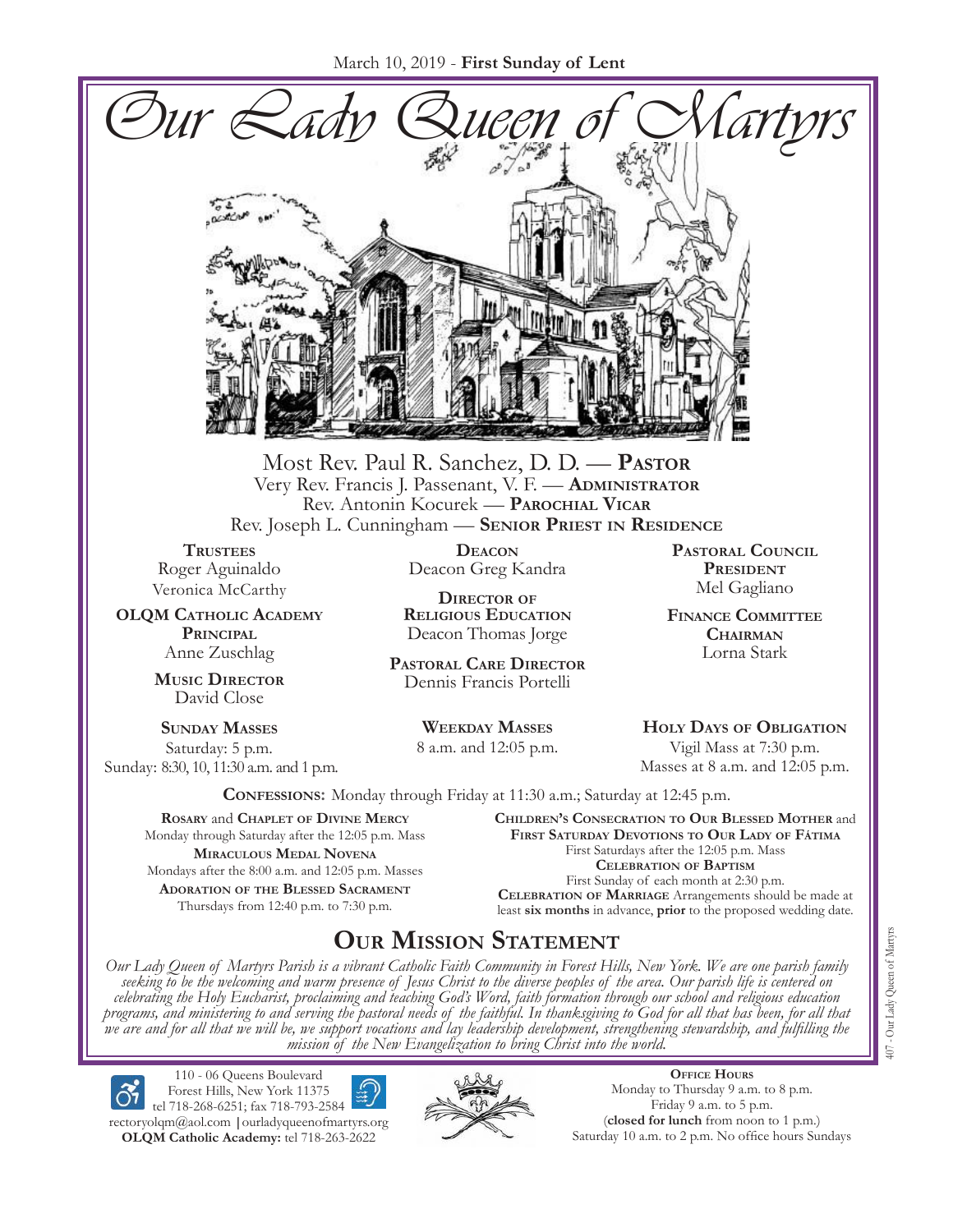### **Our Lady Queen of Martyrs** - Forest Hills, New York

## **Masses for the Week**

*Saturday, March 9* **Saint Frances of Rome 8 a.m.** Elisa A. Fule and Ruben Almendral **12:05 p.m***.* Carlos Manuel DeYcaza, Jr. **5 p.m***.* Alberto Munoz

*Sunday, March 10* **10 a.m. Family Mass celebrated for the parishioners of Our Lady Queen of Martyrs**

*Children's Liturgy of the Word* 

*Monday, March 11* **8 a.m.** Anthony Capasso **12:05 p.m.** Anna Kapanac

*Tuesday, March 12* **8 a.m.** Virginia Rogers **12:05 p.m***.* Jose Miguel

*Wednesday, March 13* **8 a.m.** John Clements **12:05 p.m***.* Matthew Lizzul

*Thursday, March 14* **8 a.m.** Jean L. Hoffman **12:05 p.m***.* Carmelo R. Ayala

*Friday, March 15* **8 a.m.** Jose B. del Rosario **12:05 p.m***.* Josefina deAsis

*Saturday, March 16* **8 a.m.** Jan Wines **12:05 p.m***.* Assil Cassis **5 p.m***.* Resia and Clarisse Craft

Please refrain from leaving flowers in the church and on the altar during these 40 days of Lent.



# **Remember Our Sick**

Blanche Aeppli, Svetiana Abramova, Mark Bradley, Luis Fernando Cardenas, Augustine Cisneros, Dr. Robert Cospito, Irene Cucurella, Tracy Cuva, Norman Doucette, Baby Luka Dudashvili, Lidia Flores, Anne Gorin, Alice Fromer, Gaye Fruscione, Pat Gmerek, Alex Guttierez, Ann Harding, Sean Harrison, Robert Heyer, Henry Johnson, Lynne Keeley, Jacqueline Lisandrelli, Liz Maryon, Artur Mavashev, Louie Mavashev, Marina Mavashev, Veronica Nissan, Richard O'Keeffe, Grace Plank, Maureen Piatt, Nancy Piotrowski, Veronica Pulanski, Nora Radocea, Scott Salbo, Scaturro family, Gail Whelan, Brittany Zaita—**and all parishioners currently in nursing homes, hospitals or confined to their homes**

## **Main Events of the Week**

*Sunday, March 10* **Daylight Saving Time Begins**

**Taste of the World Food Festival & Parish Fundraiser**

**2:30 p.m. McLaughlin Hall** *Monday, March 11* **After 12:05 p.m.. Mass,** *church:* **St. Joseph Novena Begins**

*Tuesday, March 12* Church closes at 4:30 p.m. for cleaning

**7:30 p.m.,** *choir loft:* **Choir Rehearsal**

*Wednesday, March 13* **10:15 a.m.,** *nursing home:* **Fairview Nursing Home Mass**

**After 12:05 p.m. Mass***, church:* **St. Pio Prayer Group**

**Religious Education 3:45**–**5 p.m.:** *levels 1, 2, 3, and 4*  **7**–**8:15 p.m.:** *levels 5, 6, Confirmation, FFO  I*

*Thursday, March 14* **After 12:05 p.m. Mass,** *church:*  **Exposition and Adoration of the Blessed Sacrament**

**7:30 p.m.** *church:* **Benediction** 

*Friday, March 15* **7:30 p.m.,** *church:* **Stations of the Cross and Benediction 7:30 p.m.,** *rectory (enter through glass door off 72nd Road):*

**Charismatic Prayer Group meeting**

*Rectory = main meeting room (lower level)*

**Church Cleaning:** Tuesday, March 12th, the church will close early (at 4:30 p.m.) for cleaning. Thank you for understanding.

> The **Wine and Hosts**  are offered in loving memory of **Rocco Napoli** —*requested by his daughter Gerry Napoli*

## **Remember Our Deceased**

John B. Curcio Rosaleen Healy

Rev. Joseph P. Mintum Rev. Msgr. Daniel S. Hamilton Juan Sebastian Padilla Morena

### **We pray for the men and women of our Armed Forces serving in the U.S. and abroad**

Eric Böhm, Sergio Borrero, Thaddeus Buenaventura, Ricardo Cantillo, Bobby DiTroia, Armando Fellin, Andrew Gonzalez, A. Jay James, William (Will) Klos, Michael Le Floch, Louis Mannino, Jean-Marc Moïse, Brian Quinn, Justin Pabse, Adam Rearick, Rodney Ross, McNeely Royal, Victoria Tissler-Bacca, Charles Torres, Jose J. Vaz, Mollie Rae Whitley, William Youssef, Phillip Whitley, Jeff Zabala. **Please pray for all who risk their lives for our safety, including police, fire, corrections and military personnel.**

WELCOME! If a disability makes it difficult for you to fully participate at Mass or other activities of the parish, please email our **Parish Advocate for Persons with Disabilities**, Karen Mongiello, at disabilities.olqm@gmail.com, to make your special needs known.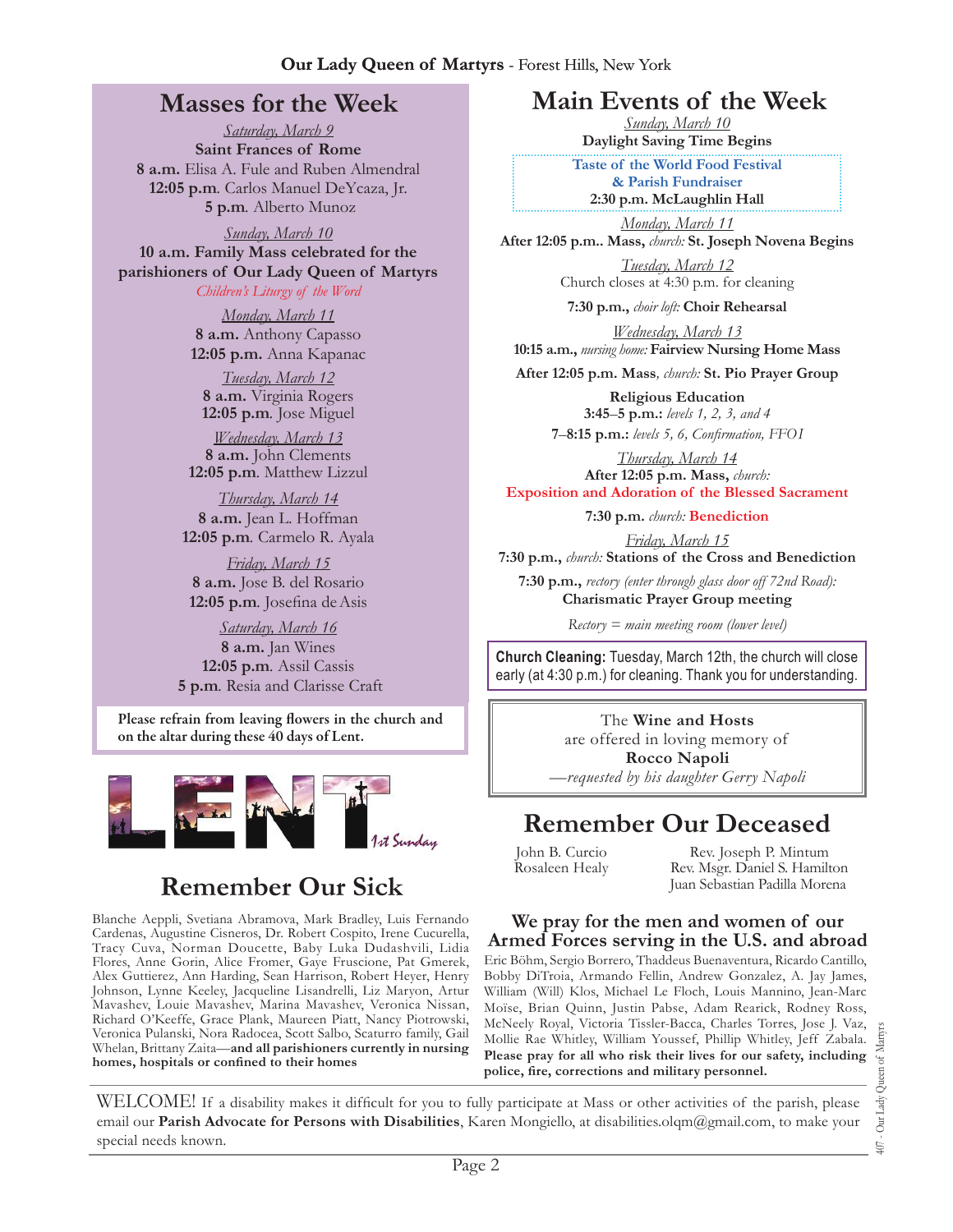# **Sunday Mass Assignments Order of Mass**

### SATURDAY, MARCH 9 *5 p.m.*

 *Celebrant:* Father Passenant *Lectors:* Denise Bertolotti, Sandy Singh *Leader of Song:* Jennifer Gliere *EMHCs:* Kathy Scapp, Mark Scapp, Joseph Pollini

### SUNDAY, MARCH 10 *8:30 a.m.*

*Celebrant:* Father Antonin *Lectors:* Aldison Andrade, David Lee *Leader of Song:* Warren Harding *EMHCs:* Pat Abes, Grace Sommero, Richie Perl

### *10 a.m.*

*Celebrant:* Father Passenant *Lectors:* Lenny Rodin, Judith Balasubramaniam *Leader of Song:* Warren Harding *Children's Liturgy of the Word:* Emer Herity *EMHCs:* Margarita Forero, Eileen Corrado, Gina Warshaw

### *11:30 a.m.*

*Celebrant:* Father Cunningham *Lectors:* Victoria Moore, Gregory Stein *Leader of Song:* Paula Rocheleau Hernández *EMHCs:* Joe Cardenas, Alicia Cardenas, Angela Damone

### *1 p.m.*

*Celebrant:* Bishop Sanchez *Lectors:* Marie O'Brien, Noila Johnson *Leader of Song:* Paula Rocheleau Hernández *EMHCs:* Maria de Jesus Aguirre, Beth Barretto, Eddy Eng *Members of the Altar Server Society at all Sunday Masses*

**Thank you to all those who serve as ushers**



TODAY! *Join us for an afternoon of good food & good company. (Late changes to the restaurant lineup are not reflected in today's bulletin insert. An official program is available at the event.)* 

**First Sunday of Lent** *Cycle C—Choir Mass at 11:30 p.m.* 

**Entrance** *Missal #125—*"Led By the Spirit"

**Mass Parts:** People's Mass (*Vermulst)*

**First Reading** *Missal pg. 81—*Deuteronomy 26:4-10

**Responsorial Psalm**—Missal pg. 82

**Second Reading** *Missal pg. 82—*Romans 10:8-13

**Gospel** *Missal pgs. 82-83—*Luke 4:1-13

**Homily**

**Offertory** "Lead Me, Lord"*(S. Wesley)—Choir Missal* #115—"Ashes to Ashes"

**Communion** "Ave Verum" *(A. Guilmant)—Choir* Organ Meditation *Missal #436—*"On Eagle's Wings"

**Closing Hymn** *Missal #127—*"Forty Days and Forty Nights"

### **Second Collections**

›› Today's second collection is for the Easter Music and Liturgy. There is also an envelope for Black and Indian Home Missions. ›› Sunday, March 17's second collection will be for our Parish Youth programs.

›› Please use the blue envelope at any time to contribute to the Parish Endowment Fund or, at our Parish Giving portal, select Blue Envelope from the pull-down menu. More at ourladyqueenofmartyrs.org/blue-envelope.

## TELL US WHAT YOUR FAITH AND **OUR PARISH MEAN TO YOU**

Before and after today's Masses we are conducting **videotaped interviews** in church to highlight ways parishioners contribute to OLQM and what the parish means to them personally. We look forward to featuring your stories soon on our website and other digital channels. For more information about our video project, contact **mcatherinesnow@gmail.com.** 

**About Today's Second Collection for Black and Indian Missions:** This 134-year-old national tradition supports the Church's efforts to evangelize the Black and Indian peoples of the United States. Funds are distributed as grants to dioceses throughout the country. To the extent possible, please give generously.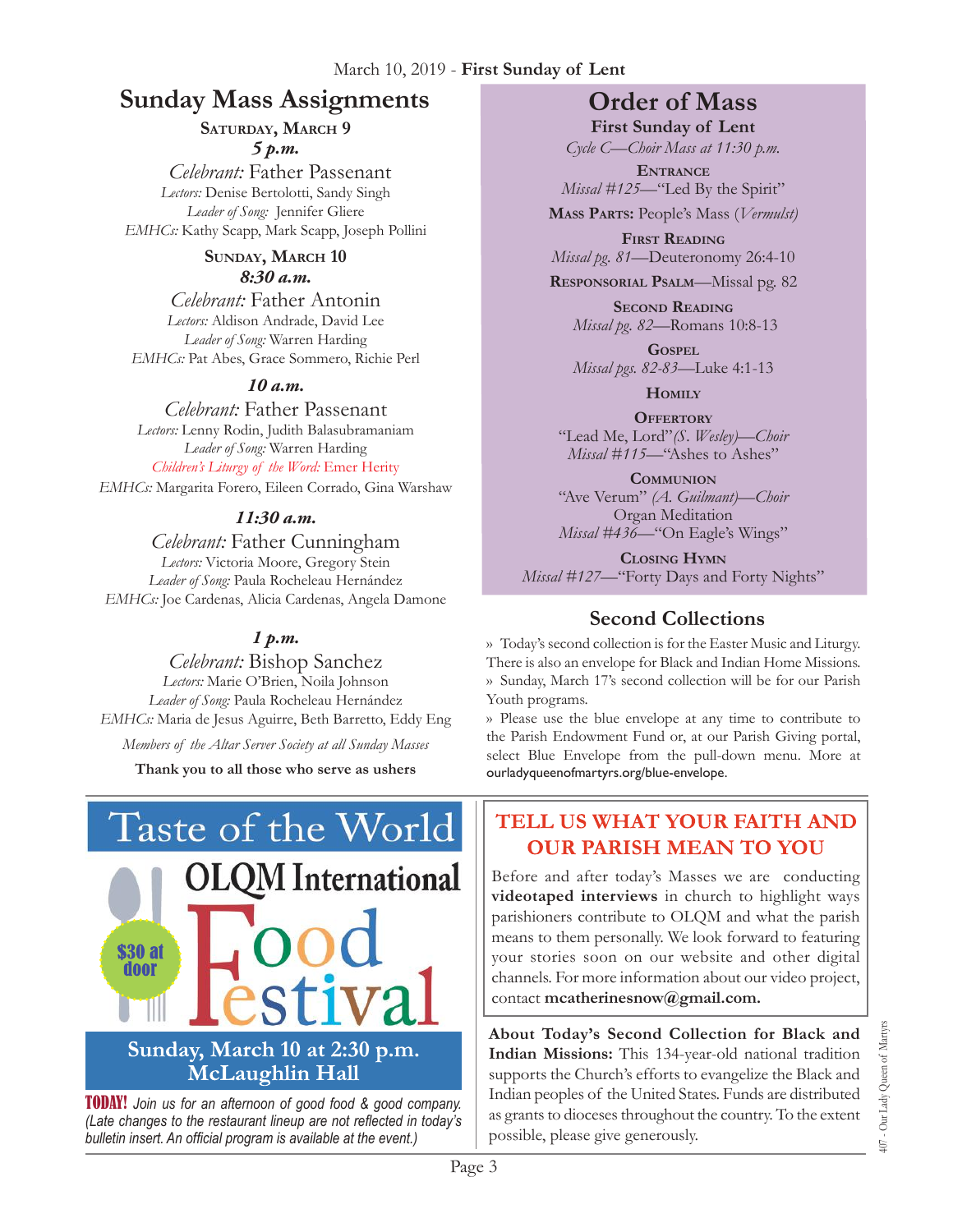### Recently at OLQM: Sunday, February 24, 2019 Father Passenant's 40th Anniversary *pictures by Leon Volskis*

We thought everyone would enjoy a few pictures from Fr. Passenant's 40th Ordination Anniversary Mass and reception on February 24, celebrating his amazing four decades of service to the Church.



'' Tign

2019 OLQM Parish Mission **A Week of Spiritual Renewal March 17–21 Sunday through Thursday**

**Make time to join us at the noon hour or in the evening, or join us both times daily during mission week. Bring your family or a friend or two. This prayer-filled week is a time for us to gather together as a faith community, with opportunities for reconciliation and Eucharist.**

### Mission Hours **Sunday March 17th All Masses**

Father Fitzsimmons will preach and prayer cards will be available for everyone.

**Monday–Thursday March 18–21** Mission Mass at 12:05 p.m. Evening Mission Hour at 7:30 p.m.

Fr. Gerry Fitzsimmons, SMM, & the Montfort Preaching Team

## **Mission Themes**

Conducted by

God's Overwhelming Love for Us; God's Plan for Our Happiness; God's Forgiveness for Us; The Body of Christ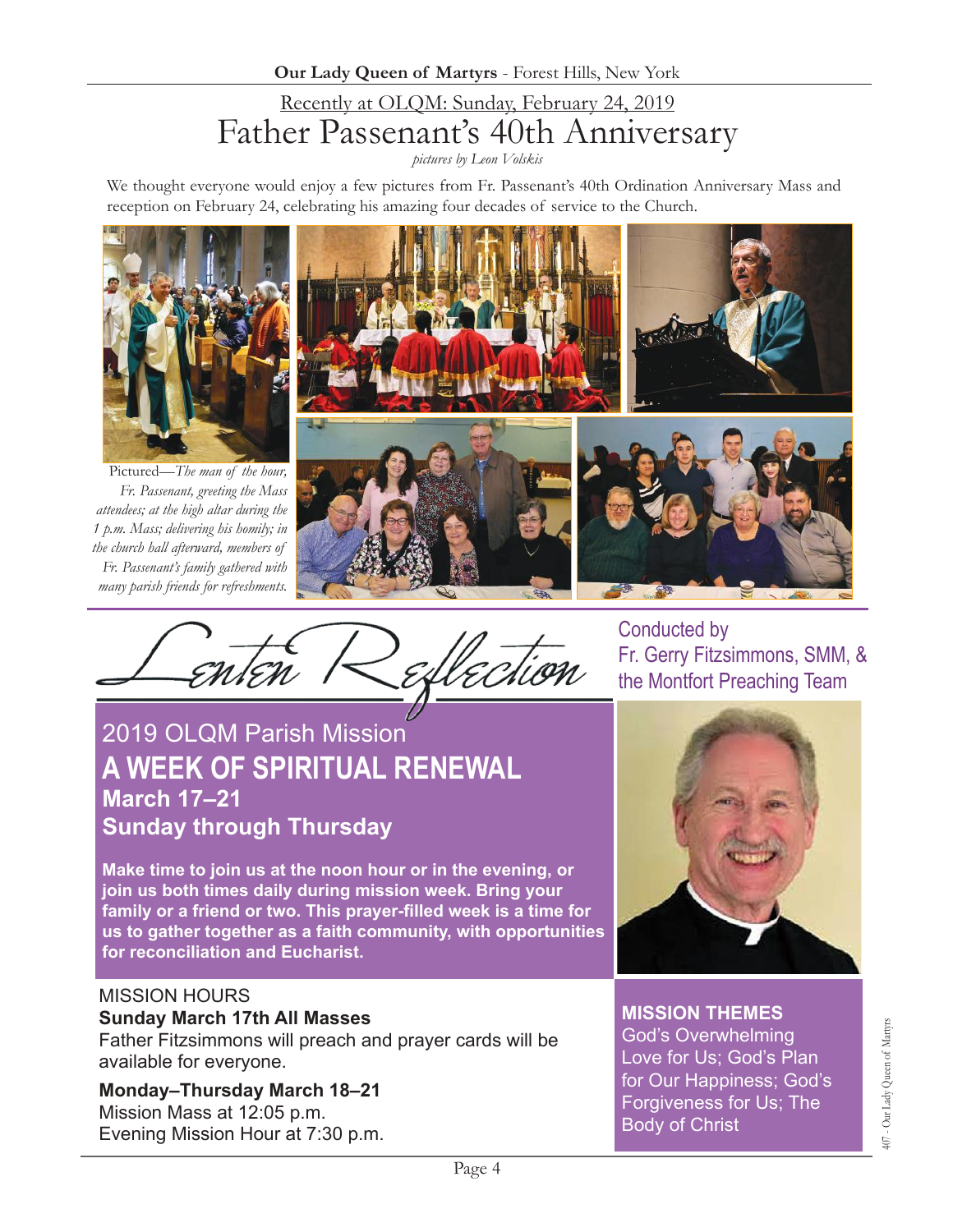# **The Right to Vote and Make Our Voice Heard**

Recent events have reminded us of the privilege we have of participating in the electoral process and exercising our right to vote. Many people are rightfully upset about the expansion of abortion made possible by the passage in New York State of the Reproductive Health Act. Only five legislators from Brooklyn and Queens voted against the act: Senators Joseph Addabbo and Simcha Felder, and Assemblypersons Nicole Malliotakis, Simcha Eichenstein, and William Colton. Our local elected officials Assemblyman Andrew Hevesi and Senator Toby Stavisky voted in favor of what has been termed a "malicious" act.

We encourage you to participate in our democratic process in the following ways:

(1) Write to Governor Andrew Cuomo and your local state senator and assemblyperson who voted for the legislation, in these or similar words:

"I am disappointed that you voted in favor of the recent Reproductive Health Act. The Act expands abortion in New York State, removes legal protection for babies who

**DATE CHANGE: Bereavement Support:** The next meeting is **March 25th, 7**–**9 p.m.,** in the church rectory**.**  Our parish support group offers help and healing for the hurt of losing a loved one. The group meets twice a month, always on Monday evenings. Spring meeting dates are **April 1 & 15, May 6 & 20, June 3 & 17**. If interested in attending, call the rectory at 718-268-6251 or email the group's facilitator, Commissioned Lay Pastoral Leader Yorke Mizelle, at ymizelle@nyc.rr.com.

survive abortion, and decriminalizes acts of violence that intentionally target an unborn child. I call upon you to repeal this law in its entirety. (Signed your name)"

Please also write to thank Senator Addabbo and Assemblyperson Malliotakis for voting against the act.

(2) Sign up online at the Catholic Action Network (CAN)—www.NYSCatholic.org—to receive notices and letters you can email automatically to your legislators and the governor. CAN will provide you with the name and address of your elected official based on your address.

(3) Register and vote in every election.

We encourage you to make your voice heard. May God continue to bless you!

Bishop Paul R. Sanchez Father Francis J. Passenant Father Antonin Kocurek Father Joseph Cunningham Deacon Greg Kandra

**Single Adults Group News:** The group's March meeting and Annual Wearin' of the Green is **Saturday, March 16 @ 1:30 p.m.** in the rectory basement meeting room. Come

along and join us. Green attire is encouraged in honor of St. Patrick. We will also have a brief Lenten prayer service and discuss upcoming spring plans. Newcomers welcome. Questions? Please call our hotline at 718-361-3201.



SPRING BASH 2019 LUAU TO BENEFIT OLQM CATHOLIC ACADEMY: Saturday, April 13, 6:30-11:00 p.m. in McLaughlin Hall. Tickets for the dinner-dance are \$50/each or \$450 for a table of 10 people. Details and reservation form soon. Or call the school at 718-263-2622 for more information.

| <b>Weekly Collections</b>                                                                                                                                                  |                                  | <b>Contact Us</b>                                                                                          |                                                                                                                              |
|----------------------------------------------------------------------------------------------------------------------------------------------------------------------------|----------------------------------|------------------------------------------------------------------------------------------------------------|------------------------------------------------------------------------------------------------------------------------------|
| Candle Offerings<br>1st Collection                                                                                                                                         | March 3<br>1,305.00<br>10,040.22 | <b>By Email</b><br><b>Rectory Office:</b><br>rectoryolqm@aol.com<br>Pastor's Office:<br>pastorolqm@aol.com | <b>By Telephone</b><br>Rectory Office:<br>718-268-6251<br><b>Emergency</b> (last rites)<br>718-810-9788 (after office hours) |
| 2nd Collection (winter fuel)                                                                                                                                               | 2,720.00                         | Administrator's Office:<br>admn.olgm@yahoo.com                                                             | OLQM Catholic Academy:<br>718-263-2622                                                                                       |
| Online Parish Giving<br>Mail In                                                                                                                                            | 1,160.00<br>225.00               | <b>Bulletin Subjects:</b><br>olgmcomm@aol.com                                                              | Religious Education Office:<br>718-263-0907                                                                                  |
| <b>TOTAL</b>                                                                                                                                                               | 15,450.22                        | <b>OLQM</b> Catholic Academy<br>info@olgmca.org                                                            | OLQM Charity Outreach:<br>718-268-6251, ext. 43                                                                              |
| Weekly Income Needs*<br>Surplus/(Deficit)                                                                                                                                  | 21,250.00<br>(5,799.78)          | Pastoral Care Office:<br>dfport@gmail.com                                                                  | Online<br>www.ourladyqueenofmartyrs.org                                                                                      |
| * Amount needed weekly to meet church expenses. Figures are unaudited.                                                                                                     |                                  | Religious Education Office:<br>olqmreled@gmail.com                                                         | @OLQMChurch on Facebook,<br>Twitter and Instagram<br>OLQM Catholic Academy:<br>www.olgmca.org                                |
| Please remember the Roman Catholic Church<br>of Our Lady Queen of Martyrs in your will and estate planning.<br>Contact Bishop Sanchez or Father Passenant at 718-268-6251. |                                  | Deacon Greg Kandra:<br>dcngreg@gmail.com<br><b>Disabilities Advocate</b><br>disabilities.olgm@gmail.com    |                                                                                                                              |